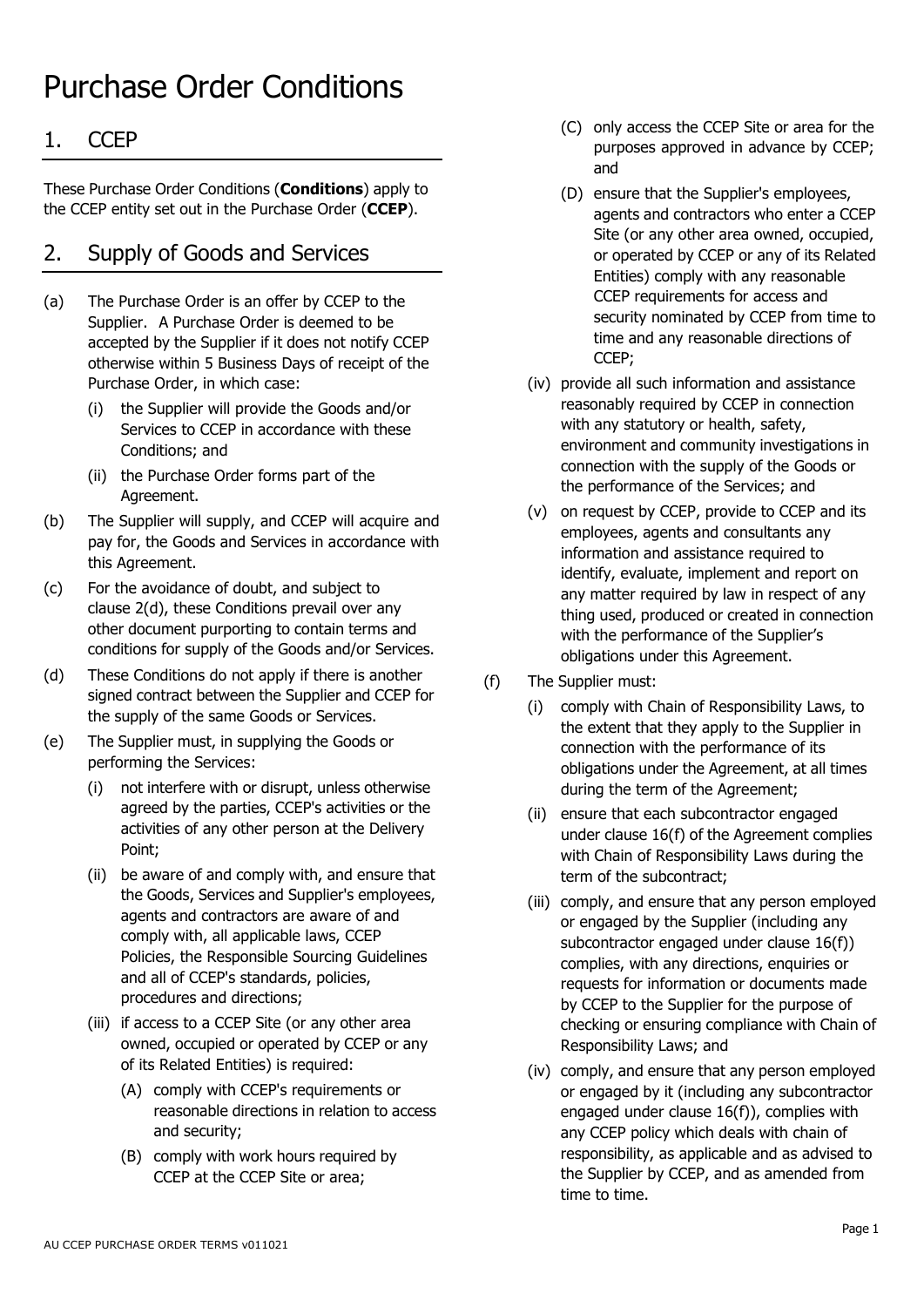# 3. Delivery of Goods

- <span id="page-1-0"></span>(a) The Supplier must:
	- (i) deliver the Goods to the Delivery Point between 8am and 4pm local time on the respective Delivery Date; and
	- (ii) unload the Goods at the Delivery Point in accordance with CCEP's directions,

unless CCEP agrees that the Supplier may deliver the Goods at other times or in another manner, in which case the Supplier must deliver the Goods at the time and/or in the manner agreed by CCEP.

- <span id="page-1-3"></span>(b) The Supplier will deliver with the Goods any documentation required to enable the Goods to be used by CCEP.
- (c) If the Goods are delivered other than in accordance with clause [3\(a\),](#page-1-0) then CCEP may arrange for the Goods to be returned to the Supplier at the Supplier's risk and at the Supplier's cost.

#### 4. Performance of Services

- (a) The Supplier must perform the Services by the date specified in the Purchase Order with due care and skill and diligence, and otherwise in the manner CCEP reasonably requires.
- (b) The Supplier must always:
	- (i) ensure that it assigns and maintains suitably qualified personnel with suitable training, experience and skills;
	- (ii) provide all necessary equipment (including the certification of equipment, where required) and facilities to perform the Services; and
	- (iii) control, coordinate, supervise, direct and provide all activities necessary to perform the Services in accordance with the Agreement.

#### 5. Title and risk

- (a) Ownership of the Goods will pass to CCEP upon the earlier of: (i) payment by CCEP and (ii) the Actual Delivery Date.
- (b) The Goods will be at the risk of the Supplier until the Actual Delivery Date.
- (c) Goods that are valued at over \$5,000 must be receipted in writing by CCEP.
- (d) The passing of ownership or the delivery of the Goods to CCEP does not constitute acceptance of the Goods and does not affect any of CCEP's rights in the Agreement in relation to Defective Goods.
- (e) The Supplier must:
	- (i) make good any damage to the Goods which occurs prior to the Actual Delivery Date; and
	- (ii) provide all measures necessary to protect the Goods until delivery.
- (f) CCEP may use the Goods after the Actual Delivery Date. Use of the Goods by CCEP will not:
	- (i) prejudice the right of CCEP to exercise any of CCEP's rights in the Agreement in relation to Defective Goods; or
	- (ii) be deemed to mean that the Goods are acceptable or have been receipted by CCEP.

#### 6. Charges

- (a) CCEP must pay the Supplier the Charges for the Goods and/or Services.
- (b) CCEP is not obliged to accept a tax invoice, and may withhold approval and/or money due to the Supplier under this Agreement if the Goods or Services (or any part of them) are Defective.
- (c) The Charges are inclusive of all costs incurred by the Supplier in the supply of the Goods and/or performance of the Services including all charges for packing, insurance and delivery of the goods and the cost of any items used or supplied in the performance of the Services.
- (d) Unless expressly provided otherwise, all amounts and other consideration payable under or in connection with this Agreement (including the Charges) are exclusive of GST.

### <span id="page-1-1"></span>7. Invoicing and payment

- <span id="page-1-2"></span>(a) Upon acceptance of the Goods and/or completion of the Services, the Supplier may invoice CCEP through the Procure to Pay System.
- (b) CCEP must make payment of the amount due under a tax invoice within 60 days of the last day of the calendar month in which a correctly rendered tax invoice is uploaded by the Supplier to the Procure to Pay System or the Goods and/or Services are provided, whichever is later.
- (c) A tax invoice is correctly rendered if:
	- (i) it matches the approved Purchase Order and it is sent electronically through the Procure to Pay System;
	- (ii) contains an approved Purchase Order reference;
	- (iii) only contains Charges for Goods and/or Services actually supplied to CCEP in accordance with the Agreement;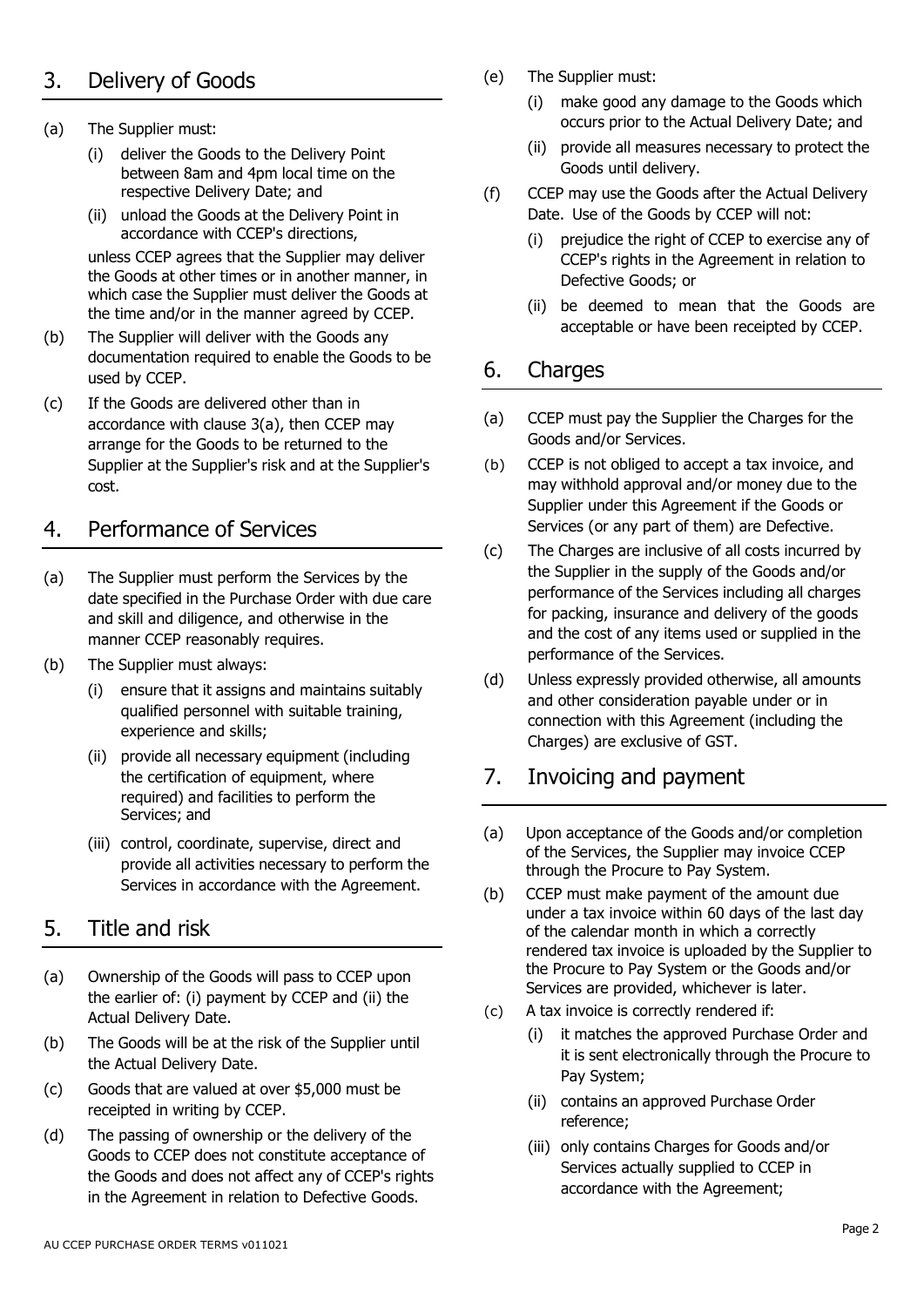- (iv) the specified Charge is correctly calculated and due for payment;
- (v) the invoice is set out in a manner that enables CCEP to ascertain the Goods and/or Services to which the invoice relates and the Charge payable in respect of those Goods and/or Services;
- (vi) the invoice is accompanied (where necessary or where reasonably requested by CCEP) by verifying documentation (such as proof of delivery or receipt of the Goods and/or Services by CCEP); and
- (vii) it is a tax invoice in the proper form which meets the requirements of a valid tax invoice for the purposes of the GST Law.
- (d) CCEP will pay all tax invoices that comply with clause [7](#page-1-1)[\(a\) w](#page-1-2)ithin the time required for payment specified on the Purchase Order, except where CCEP, acting reasonably, queries or disputes the tax invoice, in which case CCEP does not have to pay the relevant portion of the tax invoice until the query or dispute is resolved.
- (e) Where a tax invoice is found to have been incorrectly rendered after payment by CCEP, the underpayment or overpayment will be recovered by or from the Supplier.
- (f) Where CCEP, acting reasonably, queries or disputes a fee or expense included in a tax invoice, CCEP does not have to pay the relevant portion of the tax invoice until the query or dispute is resolved.
- (g) CCEP may reduce any payment due to the Supplier under this Agreement by any amount which the Supplier must pay CCEP, including costs, charges, damages and expenses and any debts owed by the Supplier to CCEP on any account whatsoever. This does not limit CCEP's right to recover those amounts in other ways.

#### <span id="page-2-0"></span>8. GST

- (a) Terms defined in the GST Law have the same meaning in this clause [8 u](#page-2-0)nless the context otherwise requires.
- (b) Unless expressly provided otherwise, all amounts and other consideration payable under or in connection with this Agreement (including the Charges) are exclusive of GST.
- (c) If GST is payable on a taxable supply made by a party (the **GST Supplier**) to another party (the **GST Recipient**), the GST Supplier may recover from the GST Recipient the amount of that GST (**GST Amount**) in addition to any consideration otherwise payable or provided for the supply.
- (d) The GST Recipient must make the payment of the GST Amount at the same time and in the same

manner as it provides the consideration for the relevant supply subject to the GST Recipient receiving a tax invoice before the due date for payment.

- (e) If there is an adjustment event in relation to a supply which results in the amount of GST on a supply being different from the GST Amount, the GST Supplier must issue an adjustment note to the GST Recipient, and:
	- (i) may recover from the GST Recipient, by giving 7 days written notice, the amount by which the GST on the supply exceeds the GST Amount; or
	- (ii) must refund to the GST Recipient, within 7 days of becoming aware of the adjustment event, the amount by which the GST Amount exceeds the amount of GST on the supply.
- (f) If a party is entitled to be reimbursed or indemnified under this Agreement for an amount, the amount reimbursed or indemnified is reduced by the amount of GST for which the party has an entitlement to claim an input tax credit. It is to be assumed that there is an entitlement to a full input tax credit on an acquisition associated with the reimbursement or indemnity, unless the party to be reimbursed or indemnified demonstrates otherwise before the date the payment is to be made.
- (g) Where an ABN for the Supplier has been communicated to CCEP for the purposes of CCEP placing a Purchase Order, the Supplier:
	- (i) warrants that it is registered for GST and has an Australian Business Number, and that its Australian Business Number is as communicated to CCEP;
	- (ii) will immediately notify CCEP if it ceases to have an Australian Business Number or if it ceases to be registered for GST; and
	- (iii) if requested by CCEP, will provide a declaration in a form satisfactory to CCEP confirming the Supplier's Australian Business Number and GST registration status.
- (h) CCEP may withhold an amount from any payment required to be made to the Supplier which is subject to any withholding required by law.
- (i) Where the Supplier is a non-resident for Australian tax purposes, CCEP acknowledges that it may become liable to Australian GST on certain supplies to Australian consumers. CCEP warrants that it is registered for Australian GST and that it acquires the things supplied under this Agreement solely or partly for the purpose of the enterprise it carries on and is therefore not an "Australian consumer" for the purpose of section 9-25(7) of the GST Act.

#### 9. Warranties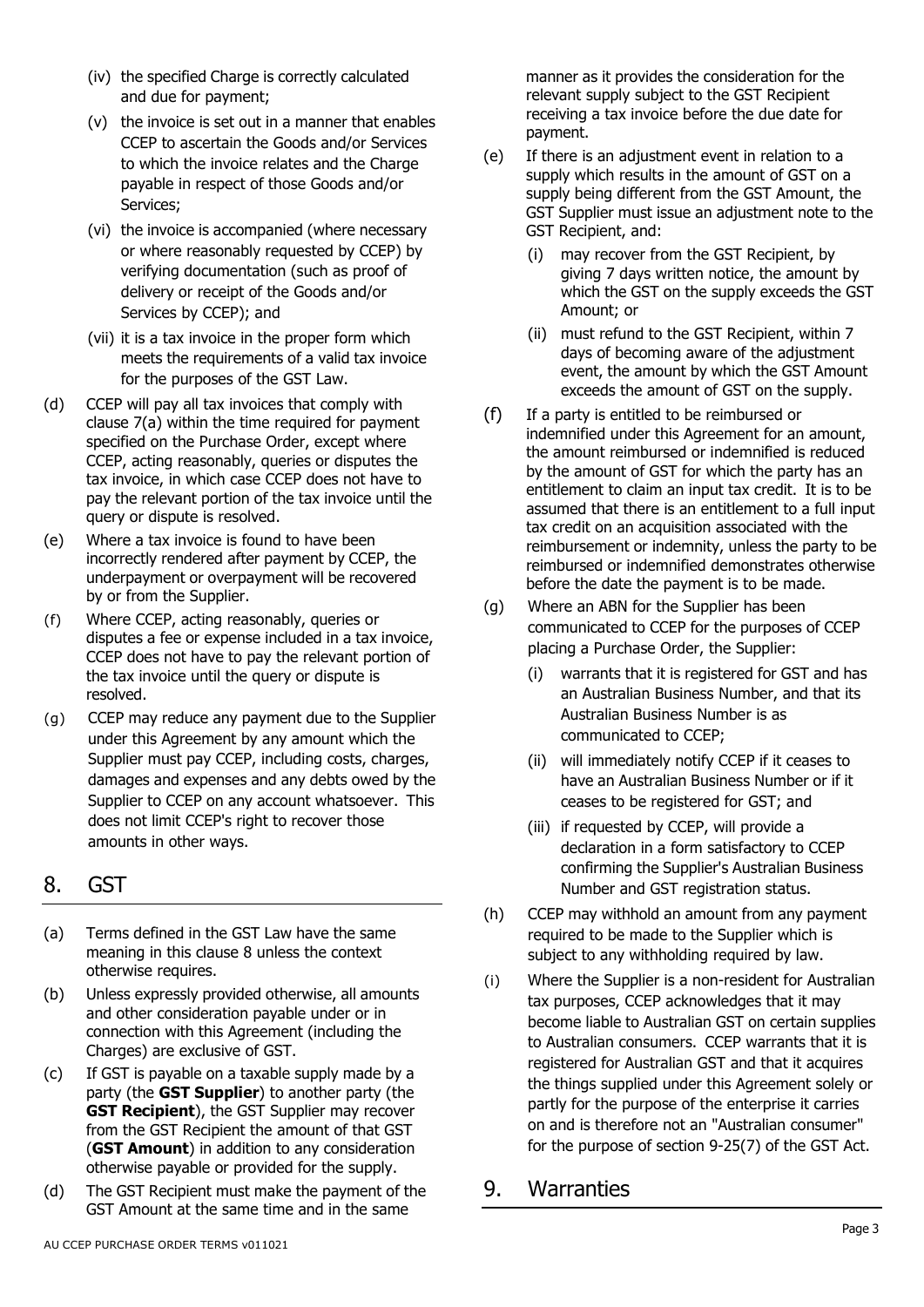The Supplier warrants that:

- (a) CCEP's use of the Goods and/or Services will not infringe another person's Intellectual Property Rights;
- (b) the Goods and/or Services will be:
	- (i) Fit for Purpose;
	- (ii) comply with the requirements of this Agreement in all respects; and
	- (iii) be supplied with all due care and skill and in a punctual, proper and professional manner.
- (c) where the Goods are to be incorporated into a consumer product, the Goods will, on incorporation into the product, satisfy the guarantees in the Australian Consumer Law in Schedule 2 of the Competition and Consumer Act 2010 (Cth);
- (d) it will:
	- (i) obtain for CCEP's benefit all usual manufacturers', suppliers' and any other applicable third party warranties in respect of the Goods or Services, together with any warranties requested by CCEP;
	- (ii) during the period of the warranties, take all action reasonably required by CCEP to enforce those warranties or assist CCEP to enforce them; and
	- (iii) assign the warranties to CCEP on the earlier to occur of:
		- (A) CCEP's written request;
		- (B) the expiry of the Defects Liability Period applicable to the relevant Goods or Services; and
		- (C) the termination or expiry of the Agreement; and
- <span id="page-3-0"></span>(e) it will:
	- (i) comply with any Trade Sanctions, AML and ABC Laws;
	- (ii) implement procedures for it and its personnel engaged in the provision of the Goods and/or Services to comply with any Trade Sanctions, AML and ABC Laws;
	- (iii) at all times, adopt, and ensure that its personnel adopt, the highest ethical and professional standards to procure goods, materials and equipment for the purpose of providing the Goods and/or Services and to carry out the Services;
	- (iv) provide any documents or information reasonably requested by CCEP as soon as reasonably practicable after that request is made; and

(v) notify CCEP immediately of any failure to comply with its obligations under this clause [9\(e\)](#page-3-0) and immediately remedy such failures to the fullest extent possible.

#### <span id="page-3-3"></span>10. Defective Goods or Services

- <span id="page-3-1"></span>(a) If CCEP becomes aware that any Goods or Services do not comply with the Agreement, CCEP may direct the Supplier to rectify or replace the Goods (at the Supplier's cost) or re-perform the Services so that the Goods comply with the Agreement.
- (b) If the Supplier fails to comply with a direction given under clause [10\(a\),](#page-3-1) CCEP may have the Goods rectified or replaced or the Services performed by another supplier so that they comply with the Agreement and the cost of doing so will be a debt due and payable from the Supplier to CCEP.
- <span id="page-3-2"></span>(c) During the applicable Defects Liability Period:
	- (i) CCEP may direct the Supplier to rectify any Defect in a Good or re-perform a Defective Service; and
	- (ii) the Supplier must, at its own cost, rectify any Defect in that Good or re-perform that Defective Service if CCEP directs the Supplier to rectify a Defect under clause  $10(c)(i)$  within the time directed by CCEP (or, if no time is specified, as soon as possible after the Supplier receives the direction), and if the Supplier becomes aware of the existence of any Defect in the Goods or Services – as soon as possible after the Supplier becomes aware of the Defect.
- (d) The Supplier must ensure that, in carrying out rectification services, it causes as little inconvenience as is reasonably possible to other persons using the Goods or Services.
- (e) If the Supplier fails to comply with any of its obligations under this clause [10,](#page-3-3) CCEP may have any of the rectification services carried out by a third party. The cost incurred by CCEP of any rectification services carried out by a third party is a debt due from the Supplier to CCEP.
- (f) In respect of any rectification services performed during the Defects Liability Period, there will be a further defects liability period applying to those Goods or Services that is of equal duration to the Defects Liability Period, and commences on the date those rectification services or Services are satisfactorily completed.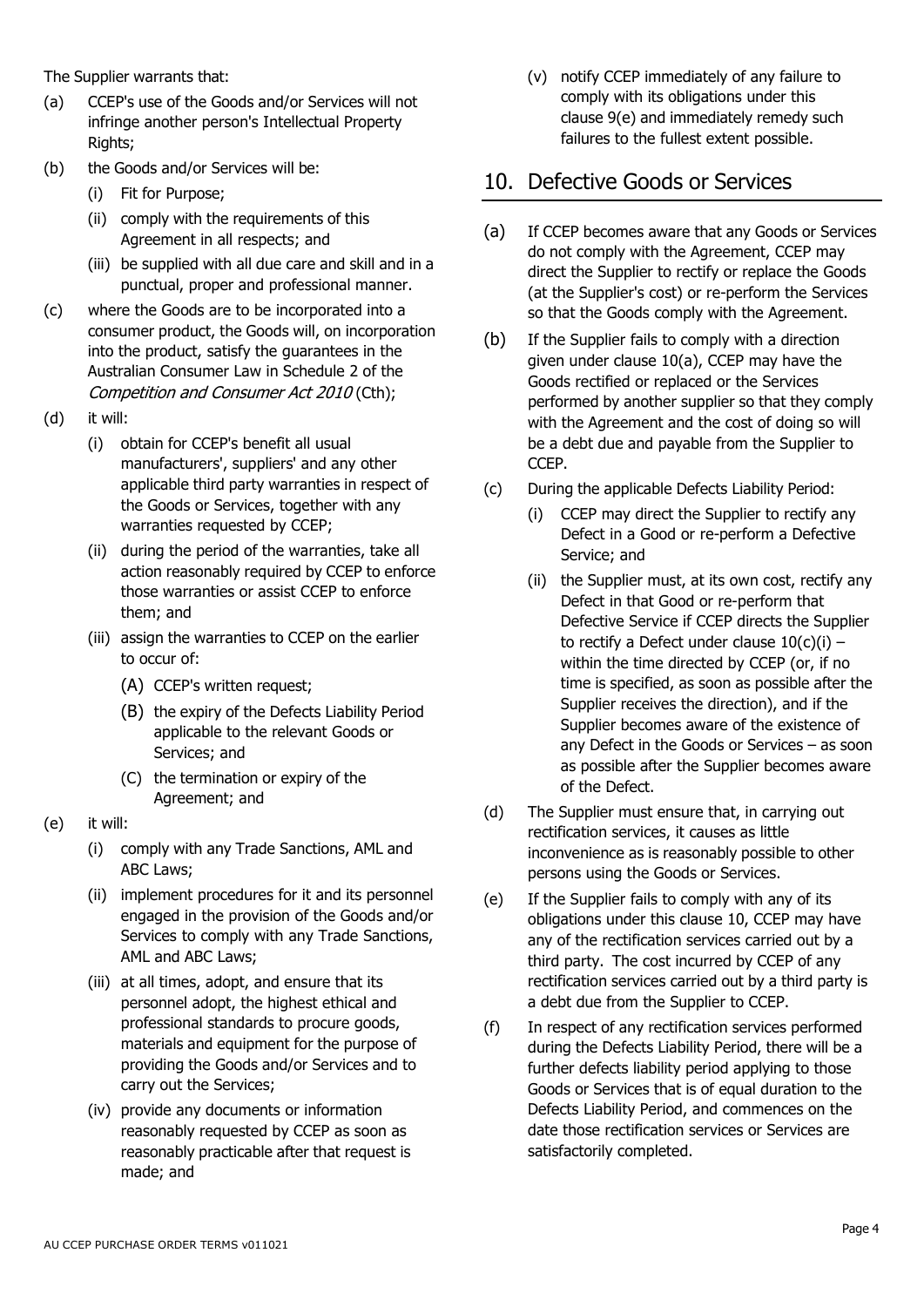# <span id="page-4-2"></span>11. Confidentiality 12. Liability

- (a) The Recipient must keep the Discloser's Confidential Information confidential, during and after the term of this Agreement, and must not disclose it or allow it to become available to any third party, except:
	- (i) with the Discloser's prior written approval;
	- (ii) as required by law or the rules of any stock exchange on which the Recipient's securities are listed; or
	- (iii) to the Recipient's Related Entities, officers, agents, employees, professional advisers, insurers and approved subcontractors on a need to know basis for the purposes of performing its obligations, or exercising its rights under this Agreement and, in the case of CCEP, also to its Brand Partners (**Additional Disclosees**).
- <span id="page-4-0"></span>(b) Confidential Information may only be disclosed by a Recipient to an Additional Disclosee on condition that:
	- (i) the Additional Disclosee is made aware of the confidential nature of the information;
	- (ii) the Additional Disclosee has or is subject to an obligation (whether under law, as a professional or fiduciary obligation or otherwise under a contract) to maintain the confidentiality of the Discloser's Confidential Information; and
	- (iii) the Recipient uses all reasonable endeavours to ensure Additional Disclosees comply with the obligations imposed under clause  $11(b)(ii)$ .
- (c) If the Recipient becomes aware of a suspected or actual breach of this clause by the Recipient or an Additional Disclosee, the Recipient must:
	- (i) immediately notify the Discloser of that suspected or actual breach; and
	- (ii) take reasonable steps and do all things necessary as directed by the Discloser, at its own expense, that are required to prevent or stop the suspected or actual breach.
- (d) The Recipient will, on demand from the Discloser, destroy, and certify to the Discloser the destruction of, any Confidential Information of the Discloser other than one copy of any notes and other records that the Recipient is required by law to retain or any copies on back-up tapes maintained by the Recipient.

<span id="page-4-3"></span>Subject to clause [13,](#page-4-1) neither party will be liable to the other party, whether under contract, tort, statute or in equity, arising out of or in connection with this Agreement, for any loss of profits, loss of revenue, loss of any contract value, loss of anticipated profit or damages for lost opportunity, or cost of finance.

#### <span id="page-4-1"></span>13. Indemnity

- (a) The Supplier indemnifies the Indemnified Parties against any loss, damage, liability or obligation, compensation, fine, penalty, charge, payment, cost or expense suffered or incurred in connection with:
	- (i) any wilful, fraudulent, unlawful or negligent act, error or omission of the Supplier or its personnel;
	- (ii) a breach of any of the Supplier's warranties or any other term of this Agreement by the Supplier;
	- (iii) a claim that any Goods and/or Services supplied to CCEP infringe, misuse or misappropriate any Intellectual Property Right of another;
	- (iv) loss of, or damage to, or loss of use of, any real or personal property, or the personal injury, disease or illness (including mental illness) to, or death of, any person, arising out of the Supplier's performance of this Agreement or the state or condition of any work, equipment, item, facility or structure provided by the Supplier as part of this Agreement;
	- (v) any claim by any person (other than CCEP) arising out of a breach of this Agreement by the Supplier or its personnel; or
	- (vi) any of the Indemnified Parties becoming liable to pay any taxes or withhold any amount in respect of employees, contractors or personnel of the Supplier (including by being treated as the employer of any such persons).
- (b) The liability of the Supplier in respect of the indemnity set out in this clause [13 w](#page-4-1)ill be reduced proportionally to the extent that a negligent act or omission of the parties indemnified contributed to the loss, damage, liability or obligation, compensation, fine, penalty, charge, payment, cost or expense indemnified against.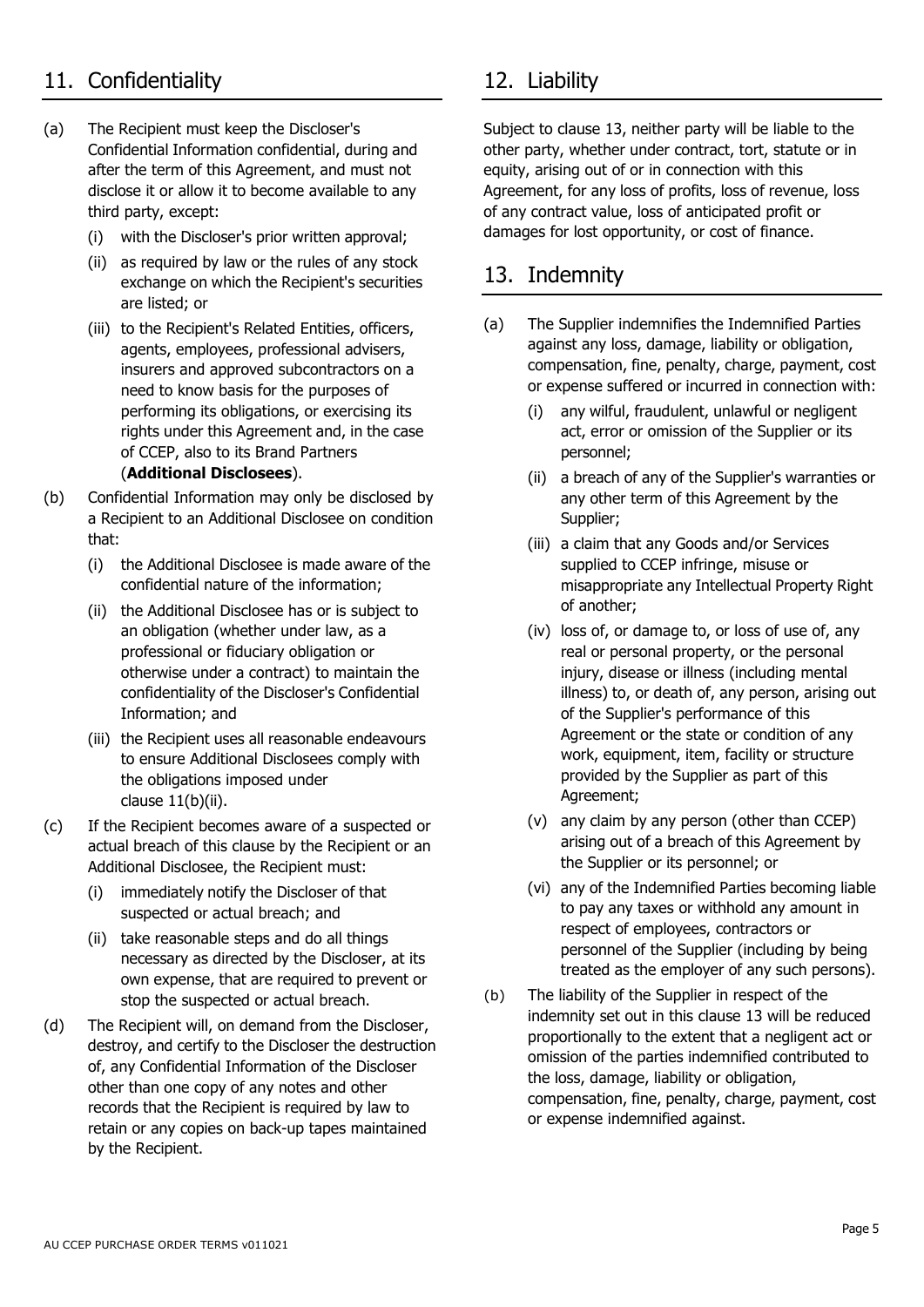#### <span id="page-5-1"></span>14. Insurance

- (a) The Supplier must at its own cost:
	- (i) take out workers' compensation insurance in accordance with the applicable legislation;
	- (ii) have in place public liability insurance with a reputable insurer for an amount of not less than \$10 million per claim covering legal liability to any third party for personal injury and property damage;
	- (iii) have in place product liability insurance with a reputable insurer for an amount of not less than \$10 million per claim;
	- (iv) have in place comprehensive motor insurance for all registered Supplier vehicles if the Supplier will be accessing any CCEP Sites;
	- (v) insure the Goods with a reputable insurer for their full replacement cost; and
	- (vi) where the Supplier may provide professional services to CCEP, including without limitation design activities or the provision of any professional advice, professional indemnity insurance with a reputable insurer with a limit of not less than \$5 million for any one claim for the term of this Agreement and for 7 years thereafter.
- (b) If the Supplier fails to obtain such insurances, CCEP may arrange (acting reasonably) for appropriate insurance and charge the Supplier with the cost. The Supplier must, upon request by CCEP, provide CCEP with evidence satisfactory to CCEP of such insurances.

#### <span id="page-5-2"></span>15. Changes, suspension and cancellation

- (a) If the Supplier is unable to supply Goods or Services to the requirements (including quality) and Specifications under this Agreement or by the Delivery Date, CCEP may cancel the Purchase Order for those Goods or Services by notifying the Supplier prior to the delivery of the Goods or the performance of the Services.
- (b) Either party may cancel a Purchase Order in whole or in part by notice in writing immediately, if the other party:
	- (i) commits a breach of the Agreement and, where the breach is capable of remedy, a period of 20 Business Days has expired from when the other party notified the first party of the breach without the other party remedying the breach; and
- (ii) becomes, threatens to become, or is in jeopardy of becoming, Insolvent.
- (c) CCEP may cancel a Purchase Order in whole or in part by notice in writing immediately if:
	- (i) the Supplier has committed five or more breaches of any part of this Agreement;
	- (ii) CCEP subsequently gives the Supplier notice in writing of these breaches; and
	- (iii) after that notice has been given, the Supplier commits a further breach of any part of the Agreement.
- (d) If CCEP cancels a Purchase Order for Goods and/or Services and has paid any amount towards the Goods and/or Services (including a deposit):
	- (i) CCEP is entitled to be refunded in full, unless otherwise agreed in writing; and
	- (ii) the Supplier undertakes to refund any such deposit as soon as practicable but in any event within 7 days from the date the Purchase Order was cancelled by CCEP.

## <span id="page-5-3"></span>16. General

- (a) The Supplier will not assign its rights under these Conditions without CCEP's prior consent.
- (b) If any part of this Agreement is or becomes illegal, void or unenforceable, this does not invalidate the rest of this Agreement.
- (c) Clauses [10,](#page-3-3) [11,](#page-4-2) [12,](#page-4-3) [13,](#page-4-1) [14,](#page-5-1) [15](#page-5-2) and this clause [16](#page-5-3) will survive the cancellation or completion of a Purchase Order or the termination of this Agreement.
- (d) Subject to clause [2\(d\),](#page-0-0) this Agreement constitutes the entire agreement between CCEP and the Supplier in relation to its subject matter. Any terms printed on the Supplier's invoice or other documentation do not apply unless agreed to in writing by CCEP.
- (e) This Purchase Order is governed by and construed in accordance with the law of New South Wales and the parties submit to the jurisdiction of the Courts of New South Wales. The United Nations Convention on Contracts for the International Sale of Goods (Vienna 1980) is excluded.
- <span id="page-5-0"></span>(f) The Supplier may not subcontract its obligations without the prior consent of CCEP. Where CCEP consents to a subcontractor and the Supplier subcontracts its obligations, the Supplier retains prime contract responsibility for all the obligations of the Supplier under this Agreement.

### 17. Definitions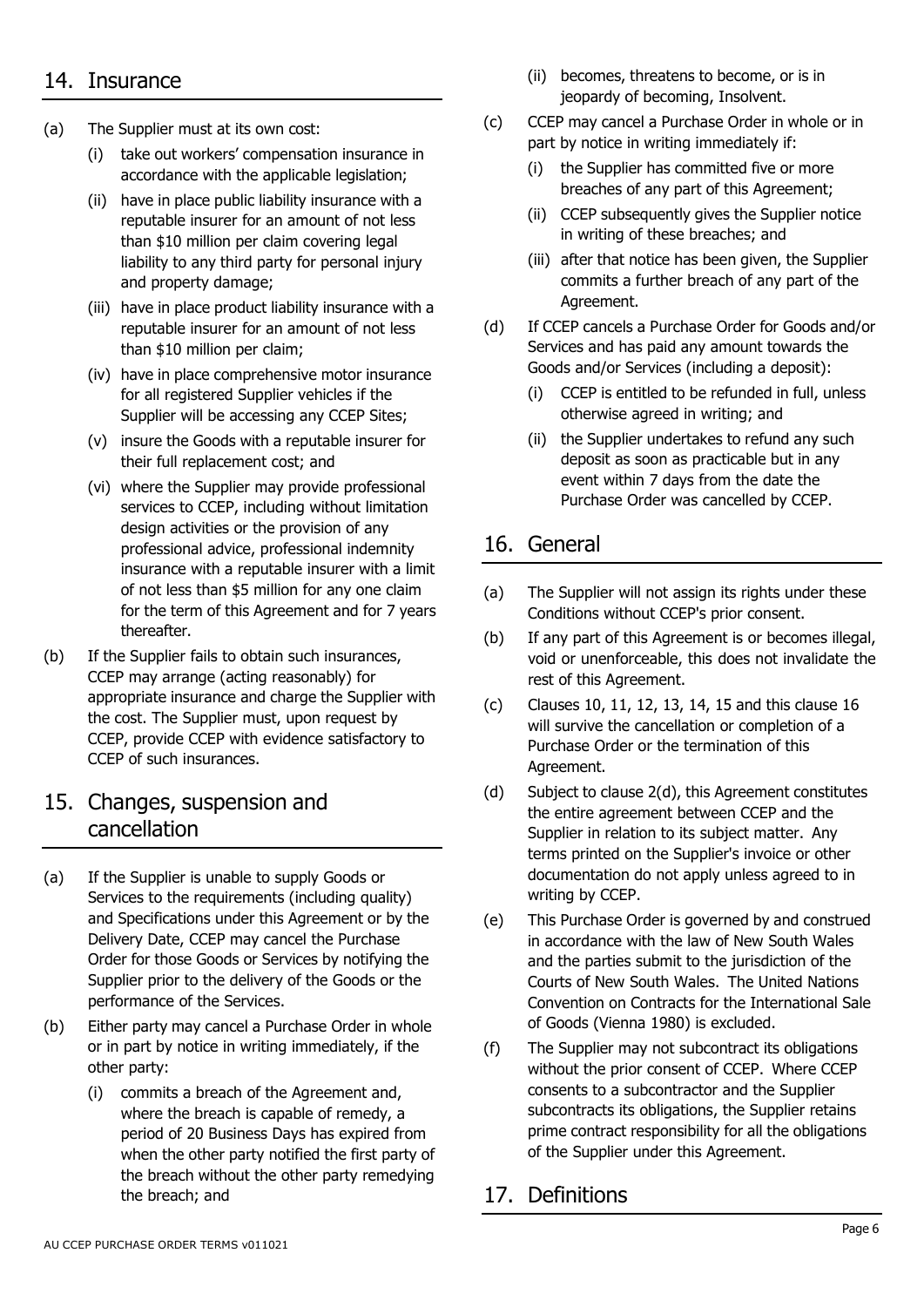The following definitions apply in these Conditions and the Purchase Order:

**Actual Delivery Date** means the date or dates on which the Goods or Services are actually supplied to CCEP.

**Agreement** means the agreement between CCEP and the Supplier for the supply of Goods and/or Services, which comprises the Conditions and a Purchase Order. To the extent of any inconsistency between those documents, the Conditions prevail.

**Brand Partners** means any person who has entered into, or will enter into during the term of this Agreement, an arrangement with CCEP in relation to certain product(s), for purpose(s) including the manufacture, distribution, sale and/or marketing, distributorship, of the products, and/or the licence of intellectual property in respect of such product(s), by CCEP.

**Business Day** means any day other than a Saturday, Sunday or a public holiday in New South Wales.

**CCEP Site** means any site owned or controlled by CCEP and at which the Goods and/or Services will be supplied or performed, respectively.

**CCEP Policies** means the policies located at [https://www.cocacolaep.com/au/company/supplier-](https://www.cocacolaep.com/au/company/supplier-information/)

[information/](https://www.cocacolaep.com/au/company/supplier-information/) as amended, updated or replaced from time to time (or such other web address as notified by CCEP to the Supplier) (as if references in those policies to CCEP personnel include a reference to the Supplier and its personnel).

**Chain of Responsibility Laws** means any laws that address chain of responsibility in the context of heavy vehicle regulation.

**Charges** means the firm price in Australian dollars set out in the Purchase Order which is exclusive of GST, but is inclusive of all other costs and charges.

**Confidential Information** means any document, materials, information, data or item that:

- (a) relates to the operation, finances or business of the Discloser or its Related Entities;
- (b) is made available by or on behalf of the Discloser to the Recipient, or is otherwise obtained by or on behalf of the Recipient; and
- (c) is by its nature confidential, or the Recipient knows, or ought to know, is confidential to the Discloser, and includes the terms and existence of this Agreement.

Confidential Information may be made available or obtained directly or indirectly, and before, on or after the start of this Agreement.

Confidential Information does not include any document, materials, information, data or item that:

- (a) is in or enters the public domain through no fault of the Recipient, its Related Entities or any of their respective personnel;
- (b) is or was made available to the Recipient by a person (other than the Discloser) who is not, or was not then, under an obligation of confidence to the Discloser in relation to that document, material, information, data or item; or
- (c) is or was developed by the Recipient independently of the Discloser, its Related Entities and any of their respective personnel, and this Agreement.

**Defect** or Defective means any defect, fault or omission in a Good or Service or where a Good or Service does not comply with the Agreement.

**Defects Liability Period** means the period of 24 months commencing on the Actual Delivery Date of the Goods and/or 12 months from the date on which the Services are performed.

**Delivery Date** means the date identified as the delivery date in the Purchase Order.

**Delivery Point** means the place identified as the delivery point in the Purchase Order.

**Discloser** means a party providing or disclosing Confidential Information.

**Fit for Purpose** means, in relation to a thing, that the thing: (i) is of good and merchantable quality; (ii) is fit for and meets each of the purposes, functions, utilities, performance standards and requirements set out in or which can reasonably be ascertained from this Agreement; (iii) is not Defective; (iv) is safe; (v) is not subject to any encumbrance; (vi) is compatible with any other Goods and/or Services and any system, network, hardware, software or service with which it is to be used by CCEP (whether or not a Good or Service) and will not detrimentally affect the operation or performance of any such deliverable, system, network, hardware, software or service; and (vii) is free from any risk of pollution, contamination, nuisance, interference or hazard in accordance with environmental laws.

**Goods** means the goods described, including quantity, in the Purchase Order.

**GST** is defined in the GST Law.

**GST Law** is defined in the A New Tax System (Goods and Services Tax) Act 1999 (Cth).

**Indemnified Parties** means CCEP, its personnel and any Related Entities of CCEP and each of their respective personnel

**Intellectual Property Rights** means any and all existing and future intellectual and industrial property rights throughout the world, whether conferred by